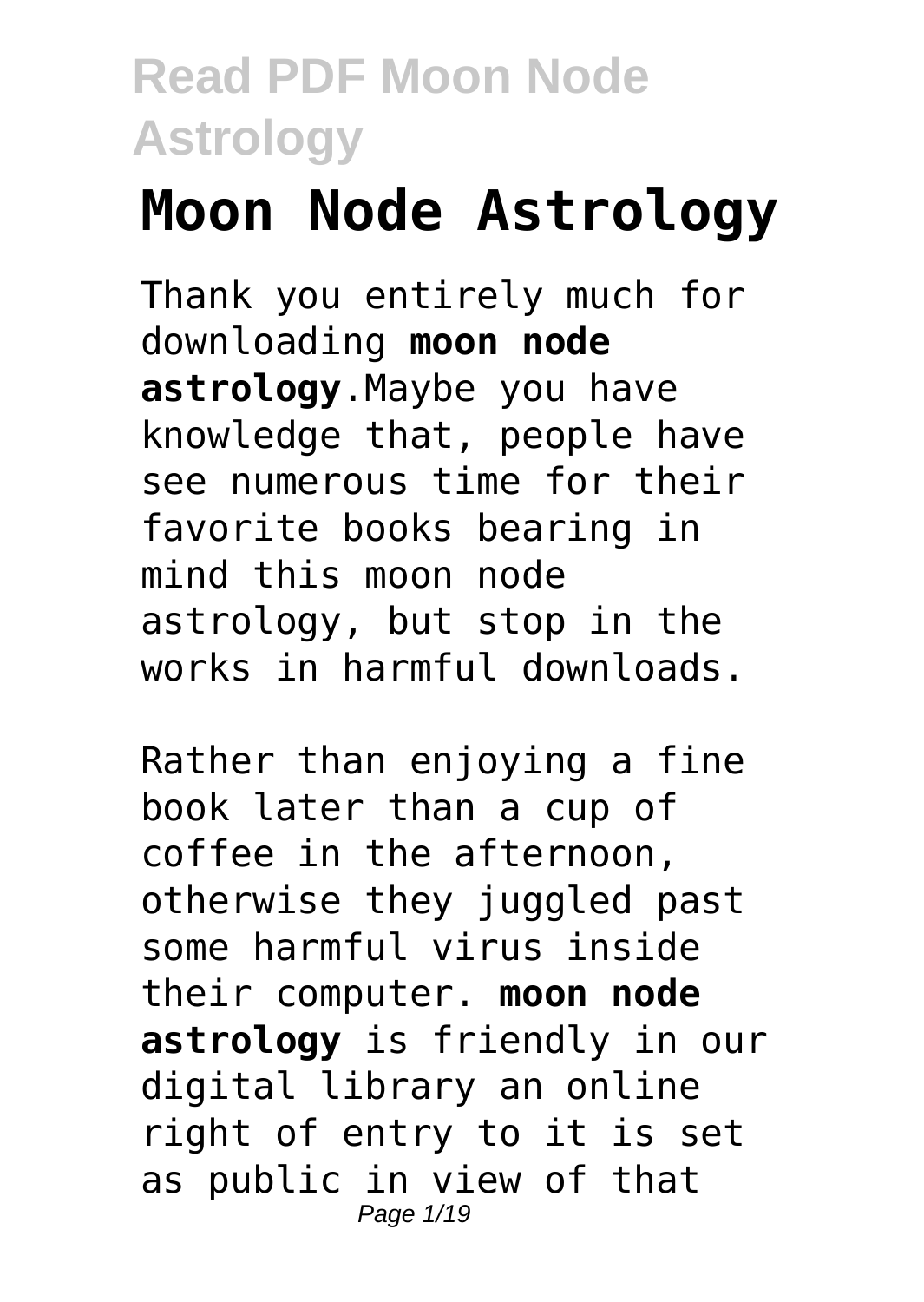you can download it instantly. Our digital library saves in combined countries, allowing you to get the most less latency era to download any of our books taking into consideration this one. Merely said, the moon node astrology is universally compatible later than any devices to read.

NODES OF THE MOON THROUGH THE SIGNS in astrology || your karmic cycle revealed! FREE ASTROLOGY LESSONS Moon and North Node Conjunction The LUNAR NODES in Astrology! The Karmic Influence of the Nodes in the Birth Chart! Astrology | Page 2/19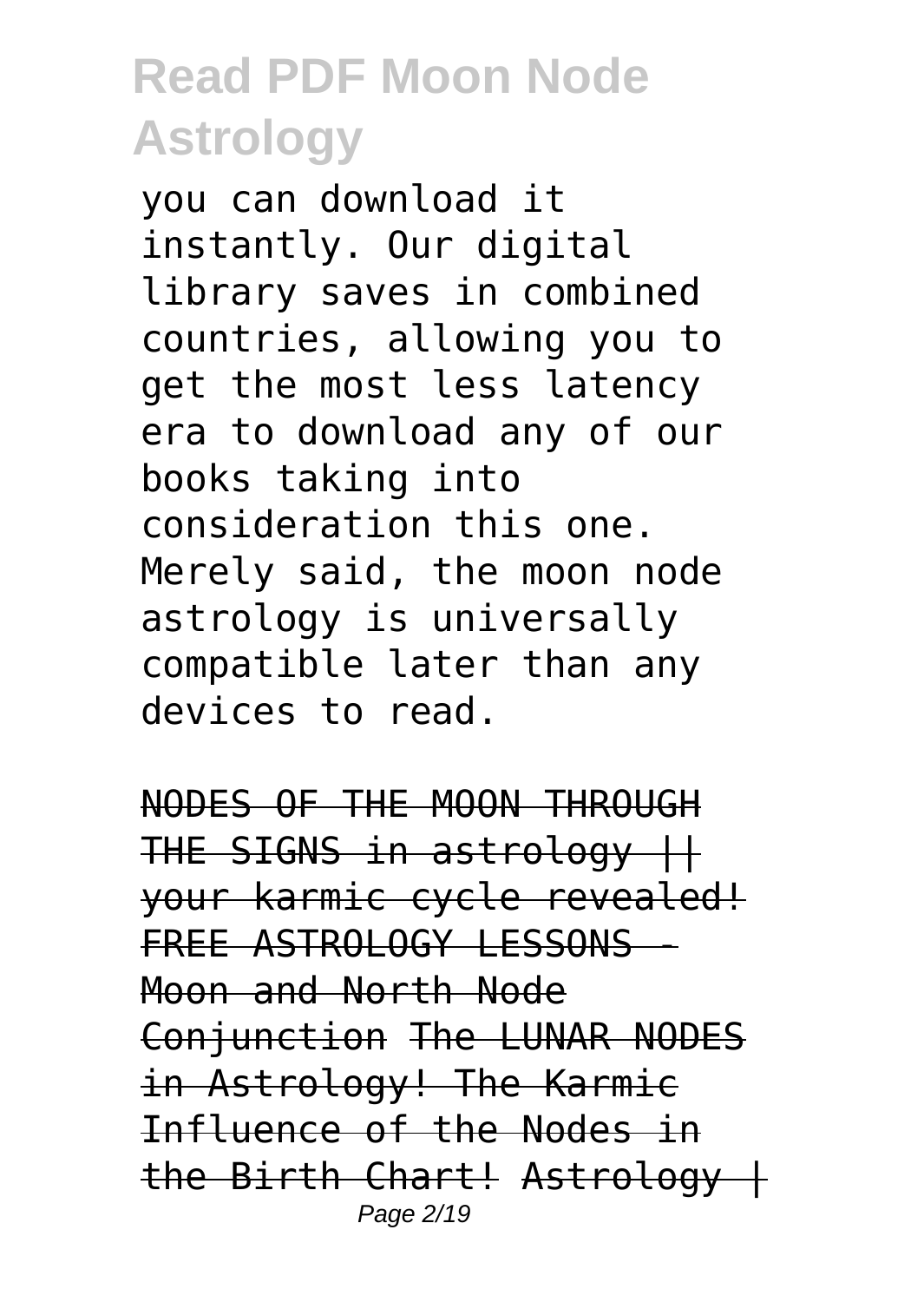Nodes of the Moon | + House Interpretations | Raising Vibrations *#Astrology #Planets squaring the Moon's nodes~ what each one means in your birth chart NORTH \u0026 SOUTH NODE OF THE MOON IN ASTROLOGY \*EXPLAINED\* || rahu + ketu through all 12 houses* North Node in Sagittarius: Your Destiny \u0026 Mission in Life **NORTH NODE TAURUS (SOUTH NODE SCORPIO) | Karma/Past Lives | Jan Spiller | Hannah's Elsewhere** NORTH NODE GEMINI (SOUTH NODE SAGITTARIUS) | Karma/Past Lives | Jan Spiller | Hannah's Elsewhere North Node in Libra: Your Destiny \u0026 Path in Life Page 3/19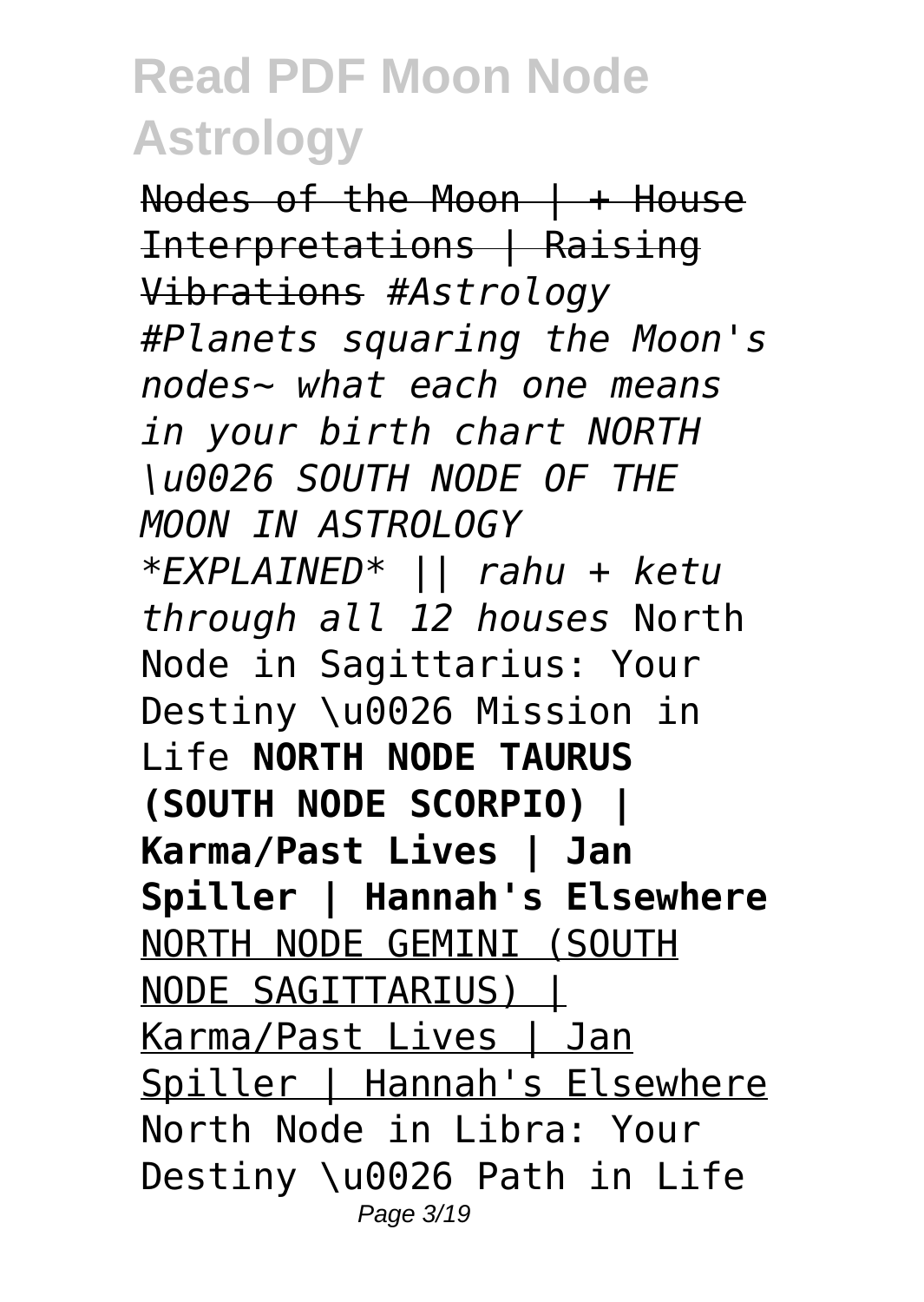Planet Series: NORTH NODE **Why You Need To Understand Your NORTH NODE! [Astrology]** North Node in Virgo GEMINI NORTH NODE SAGITTARIUS NORTH NODENorth Node and South Node Placements: In Leo \u0026 Aquarius LEO NORTH NODE *ARIES NORTH NODE* The Lunar Nodes in Astrology Follow Your North Node Straight Into Twin Flame Union! (8 Tips)North Node in Gemini: Your Destiny \u0026 Mission in Life north node through the houses *Your Karmic DESTINY: Your North Node House Placement North Node in Virgo: Your Destiny \u0026 Mission in Life* NORTH NODE VIRGO (SOUTH NODE

Page 4/19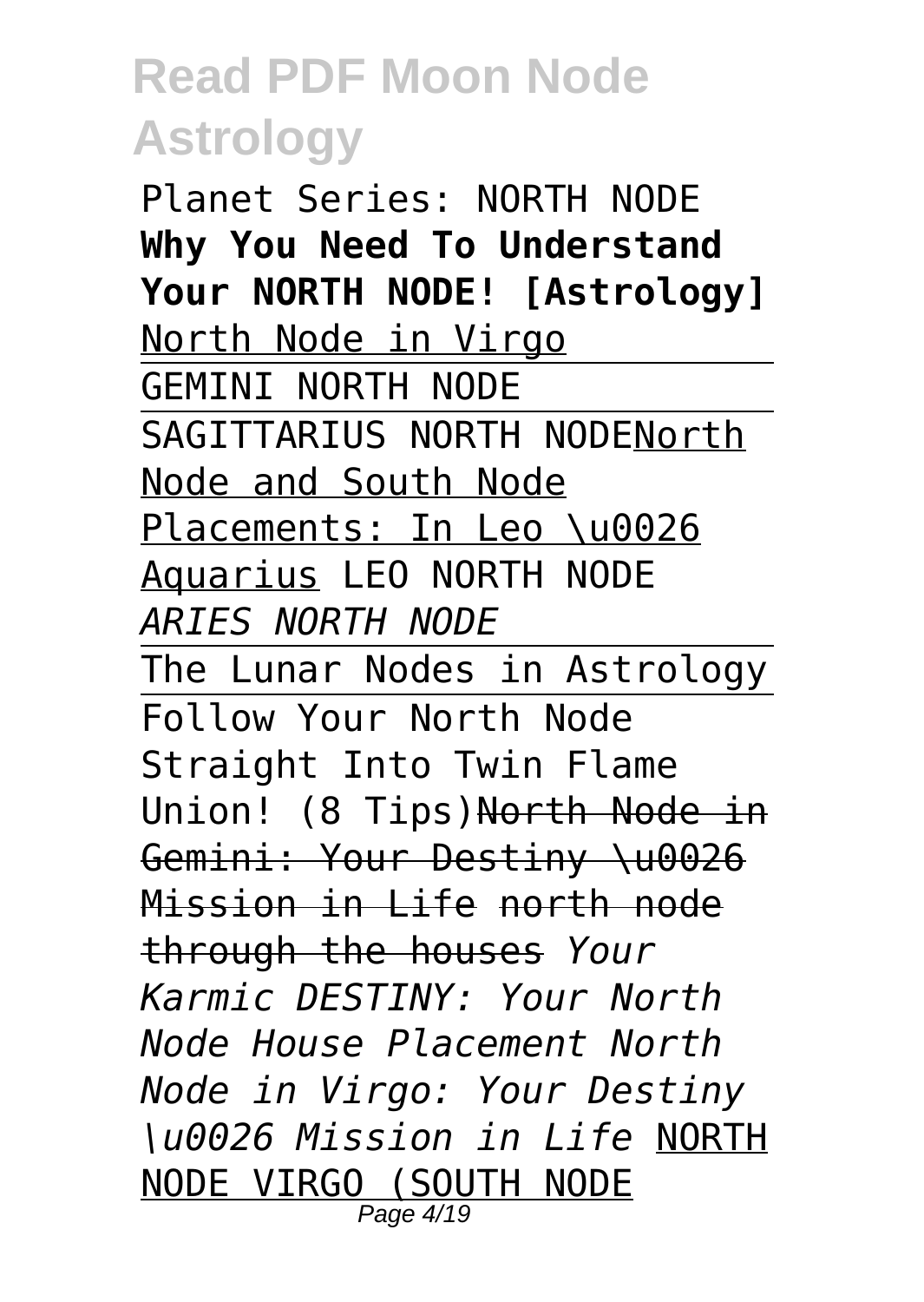PISCES) | Karma/Past Lives | Jan Spiller | Hannah's Elsewhere *NORTH NODE ARIES (SOUTH NODE LIBRA) | Karma/Past Lives | Jan Spiller | Hannah's Elsewhere synastry of the NODES OF THE MOON in astrology || KARMIC LOVERS, SOULMATES, TWIN FLAMES in the chart INTRODUCTION | NORTH NODE \u0026 SOUTH NODE IN ASTROLOGY | Hannah's Elsewhere* **North Node is NOT your PURPOSE: Lunar Nodes in Astrology EXPLAINED! ️** North and South Node Placements: in Aries or Libra Moon Node Astrology The North and South Nodes in Relationship Astrology

Page 5/19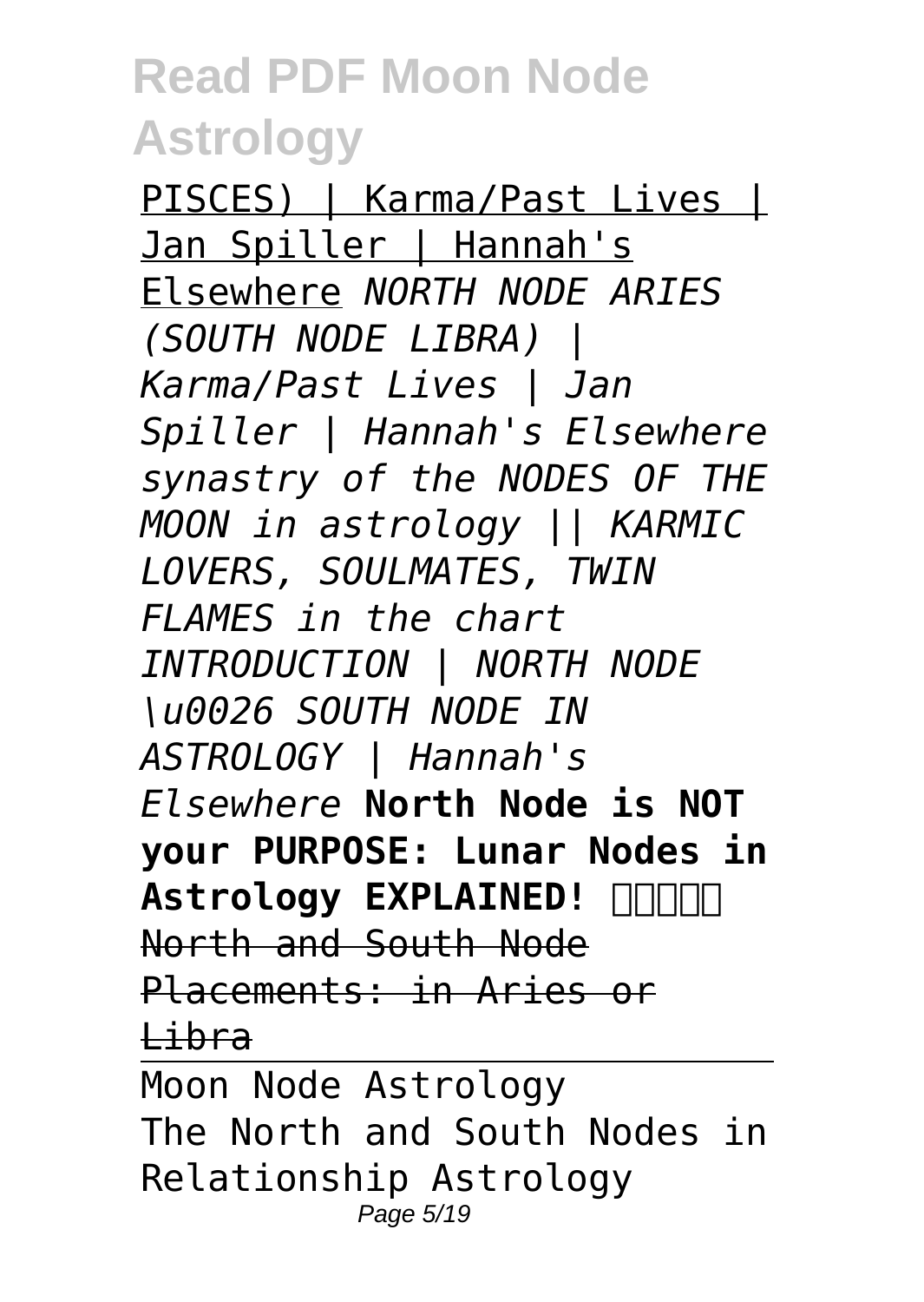(Synastry) The Nodes of the Moon tend to be very significant in synastry. Strong Nodal ties between people are potent and dynamic. The individuals are drawn to each other.

Spiritual Life Lessons: The Nodes of the Moon in Astrology ...

The Moon 's nodes, or lunar nodes, are two fascinating pieces of the astrological jigsaw that is your natal chart. Many people believe that the North and South nodes hold the key to understanding our karmic life lessons and discovering a sense of purpose in this Page 6/19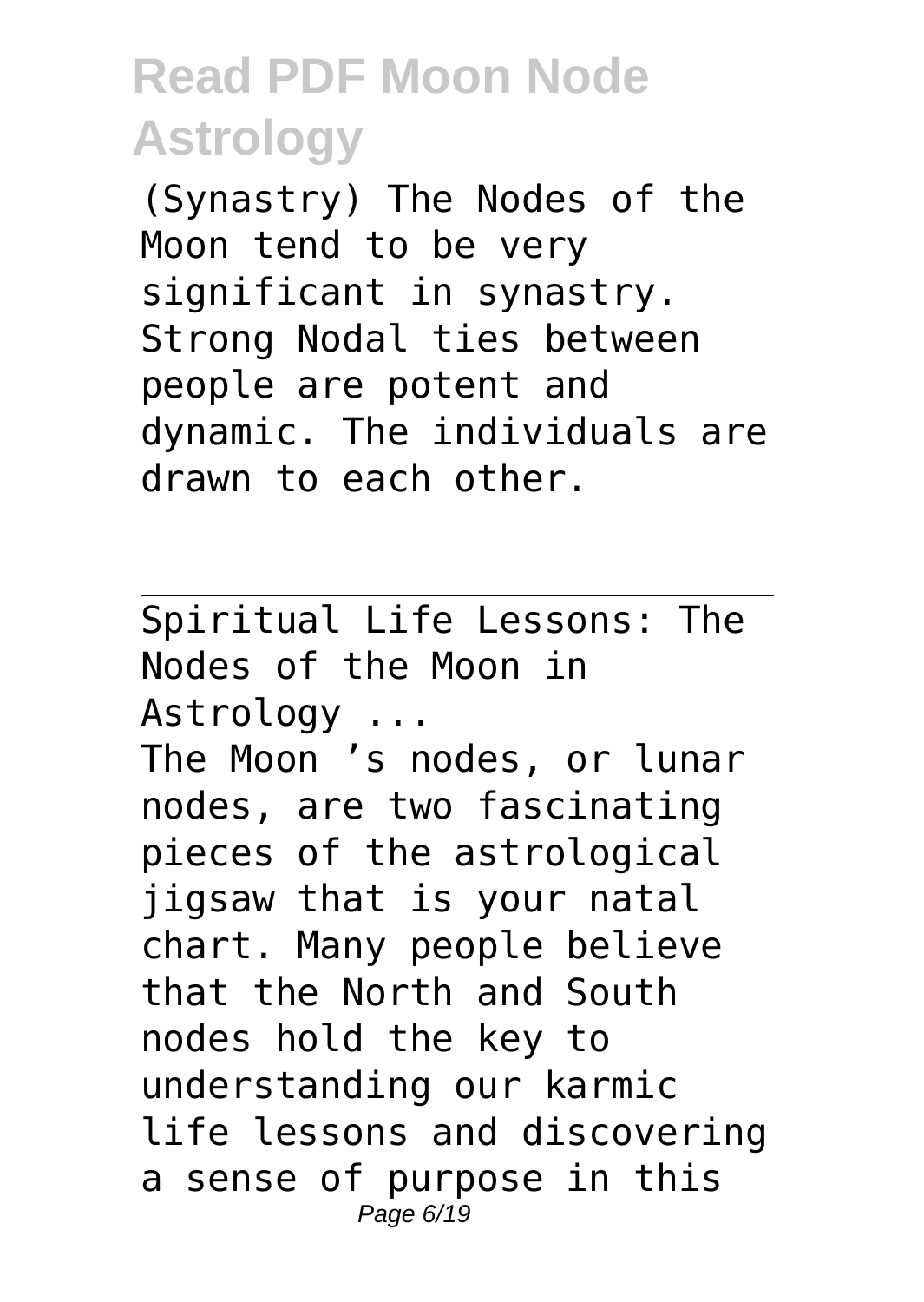#### **Read PDF Moon Node Astrology** earthly lifetime.

The Moon's Nodes - Your Karmic Life Lessons Revealed The nodes of the Moon have deep karmic significance in Astrology. The South Node represents your past. If you believe in reincarnation, this will include past lives.

The Importance of the North and South Nodes in Astrology In astrology, the Moon's Nodes (the Dragon's Head and Tail) are not planets in the strict astronomical sense, but rather sensitive points on the ecliptic, where the Page 7/19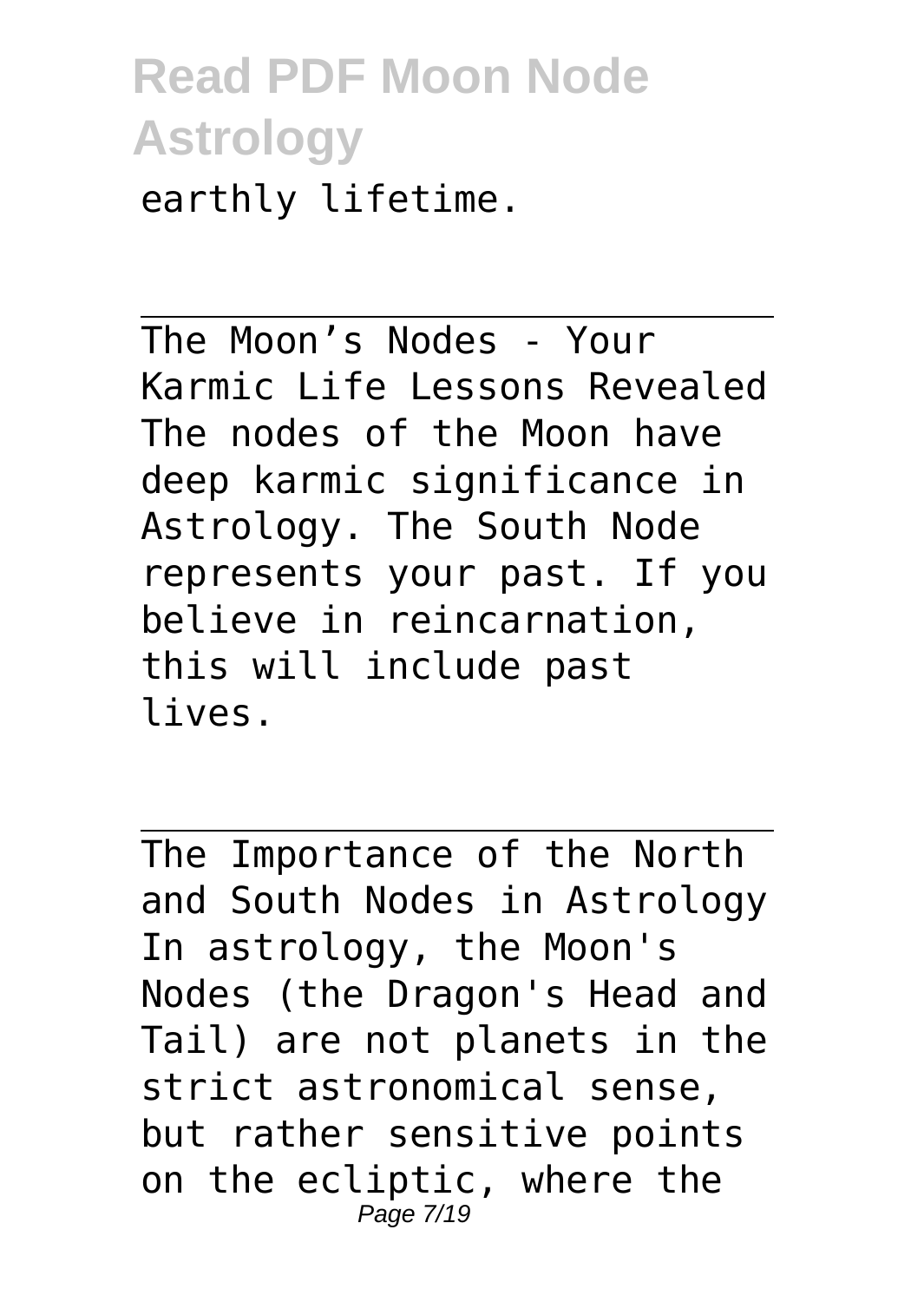pathway of the Moon crosses the course of the Sun. The ecliptic is the path of the Sun through the heavens as seen from the Earth and projected onto the Celestial Sphere.

Astrology on the Web: The Moon's Nodes Modern astrology is marked by acceptance of many kinds of theories and luckily treats the lunar nodes with all due respect. In many cases the nodes open a new dimension in natal chart readings providing significant clues to personal timeline and reasons behind prevalent Page 8/19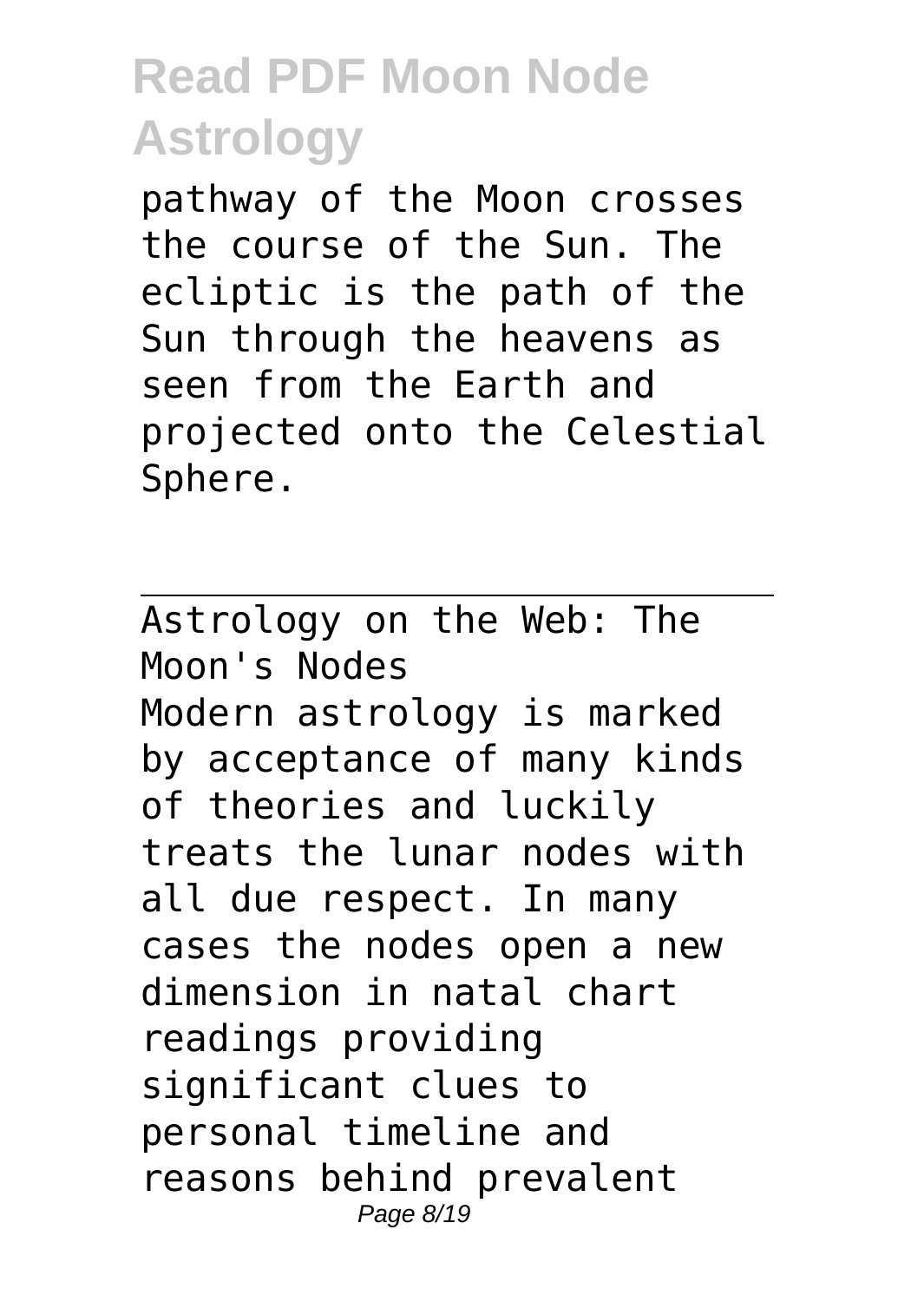patterns of emotions and actions.. The North Node and the South Node of the Moon are known to deal with the notion of ...

The Moon Nodes and the Force of Destiny - Time Nomad It is also noteworthy to say that the nodes, unlike many other aspects of astrology are actually points of space time and not physical in nature. It is for this very reason, that the nodes are seen as karmic or spiritual in nature. While the sun has a 1 year cycle around the sun, the Nodal cycle is approximately 18.5 years.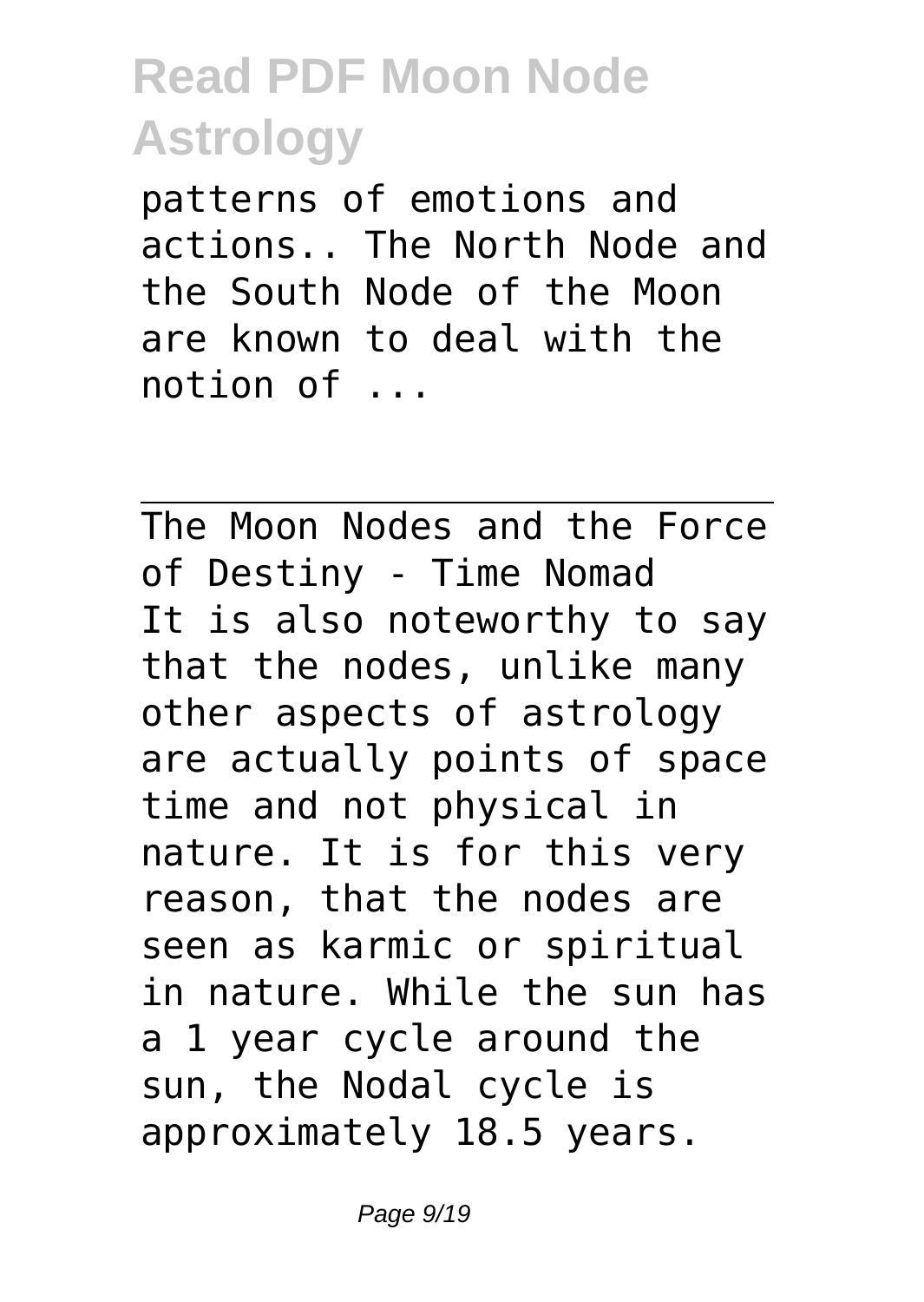Find your North & South Node and its meaning A lunar node is either of the two orbital nodes of the Moon, that is, the two points at which the orbit of the Moon intersects the ecliptic.The ascending (or north) node is where the Moon moves into the northern ecliptic hemisphere, while the descending (or south) node is where the Moon enters the southern ecliptic hemisphere.. A lunar eclipse can occur only when the full Moon is near (within ...

Lunar node - Wikipedia To get technical, the Lunar Page 10/19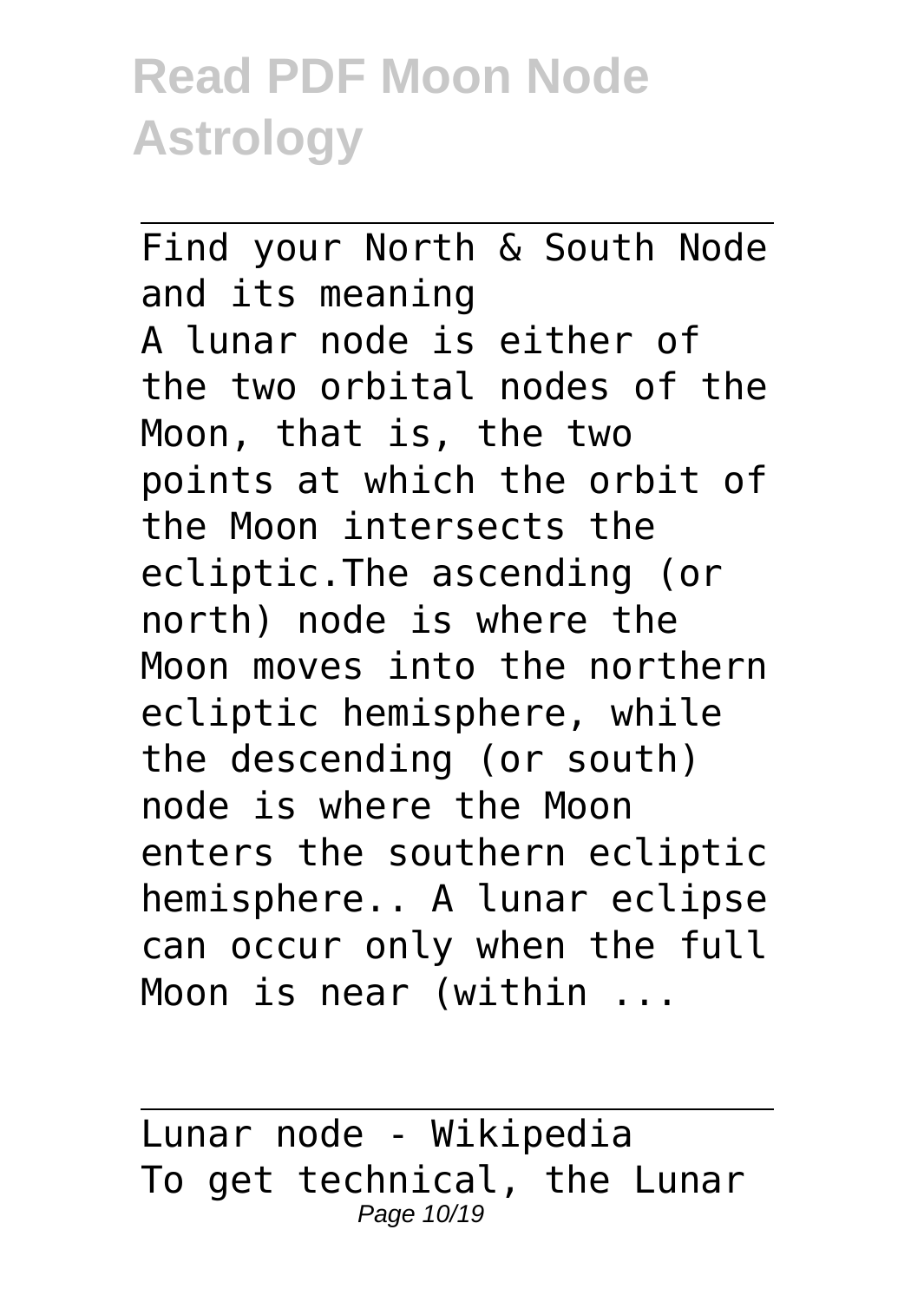Nodes in astrology are the points in the Moon's orbit where the Moon crosses the ecliptic (the path of the Sun). They're not actual physical bodies, and instead, are imaginary points on an imaginary line. There are two Lunar Nodes: the North Node and the South Node. These nodes both have identifiable zodiac signs, each being exactly opposed to the other one another in the zodiac, so if you know the position of one Lunar Node, you know the position of the other.

Ultimate Guide to the Nodes | Astrology Answers Page 11/19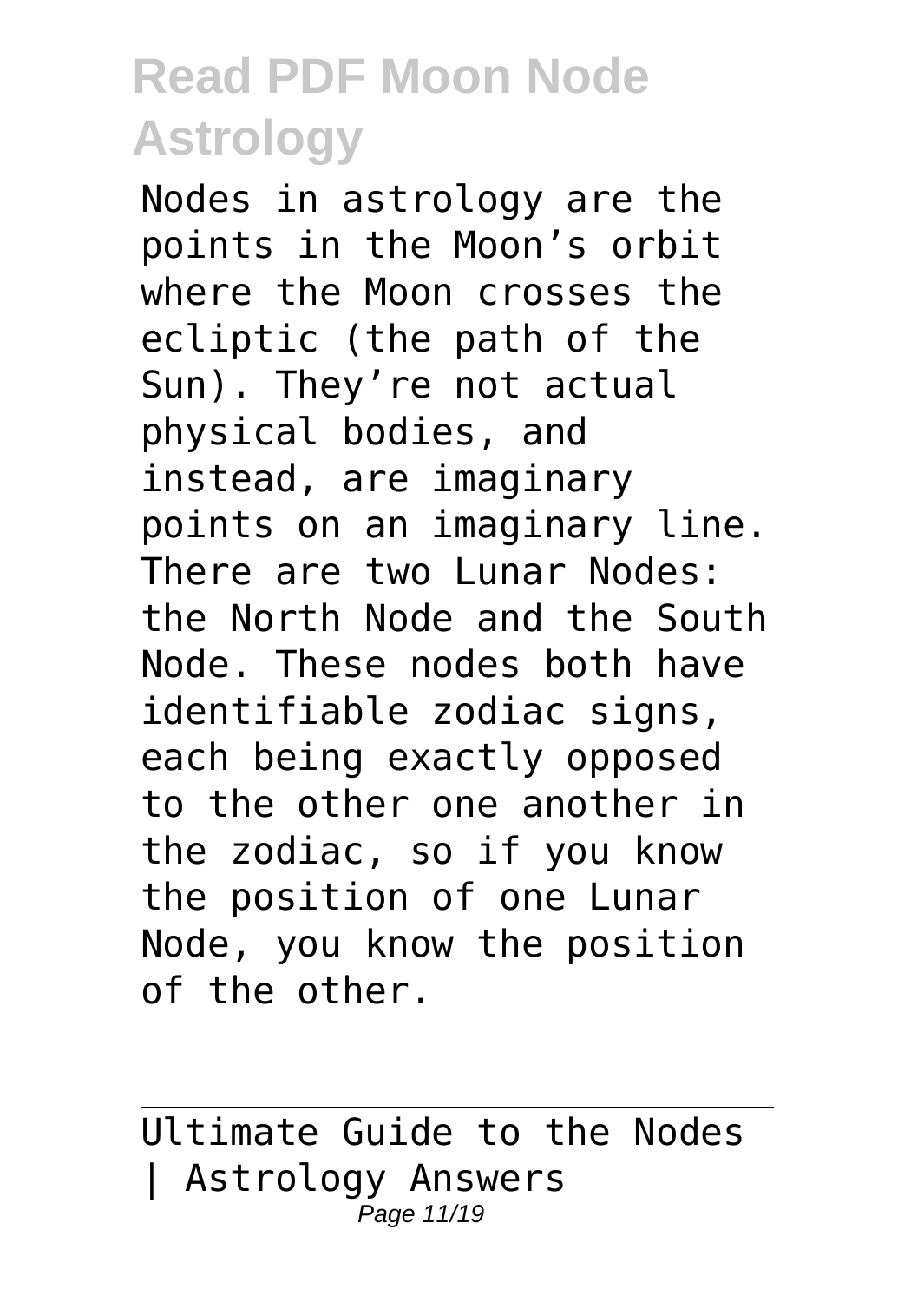In your birth chart, the lunar nodes—known as the north node and south node—hold the keys to your destiny and ultimate life lessons. by The AstroTwins. In astrology, your life purpose is encoded in the north node and south node of the moon. The lunar nodes are directly opposite each other in the chart.

The North Nodes & South Node: Past Life Astrology The North Node (Nodes of the Moon) in astrology points to spiritual life lessons–the keys to happiness and fulfillment: Back to The Nodes of the Moon article. Page 12/19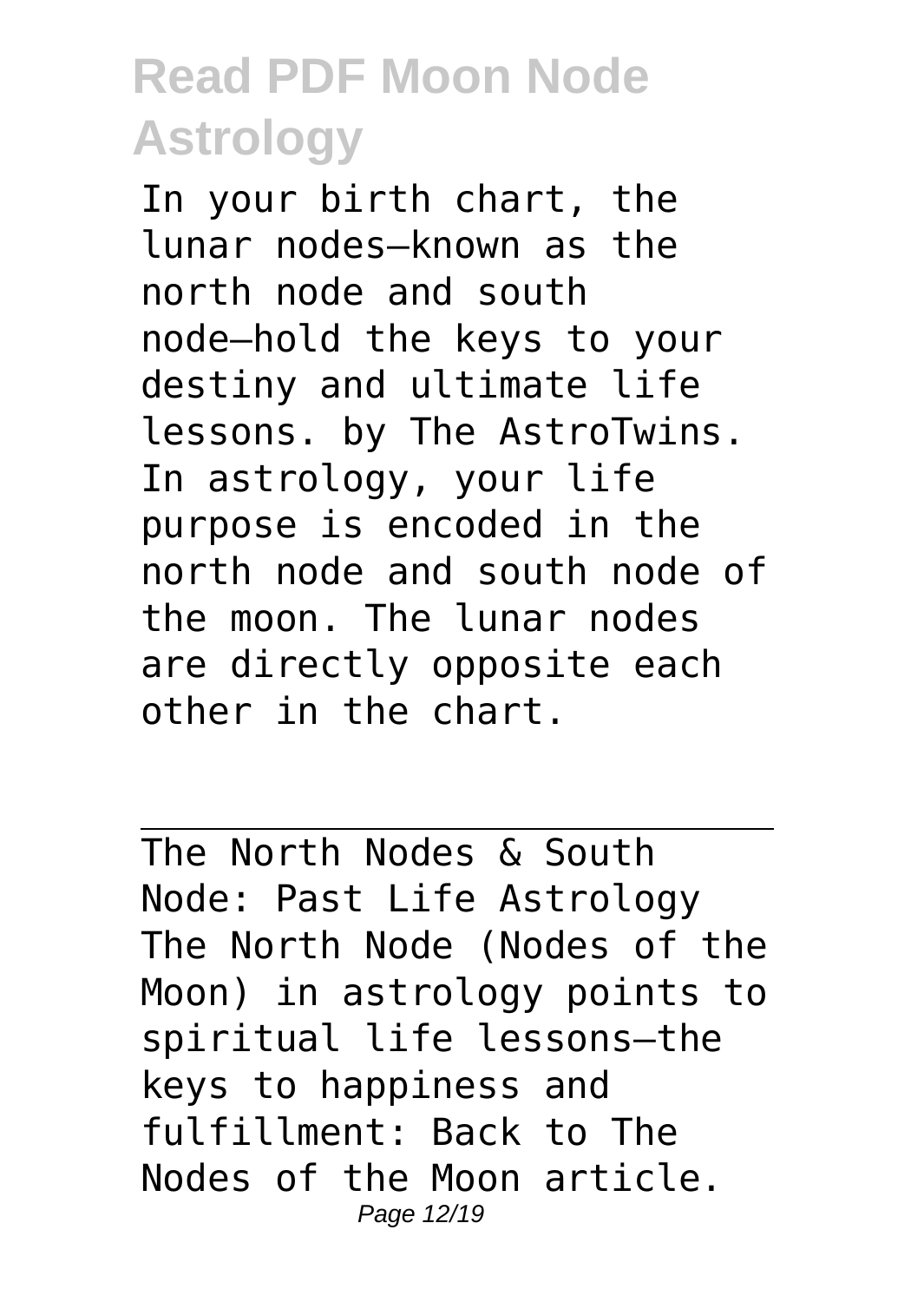See also: Venus Sign Table , Mars Sign Table , Jupiter Sign Table , Saturn Sign Table , Uranus, Neptune, and Pluto Sign Table , Chiron Sign Table , North Node Sign Table

Find the Sign of Your North Node in Astrology: Tables

...

The Lunar Nodes are the point where the orbit of the Moon crosses the Ecliptic. The Ecliptic is the line that shows the suns apparent movement as it moves against the celestial sphere as the Earth moves round the Sun.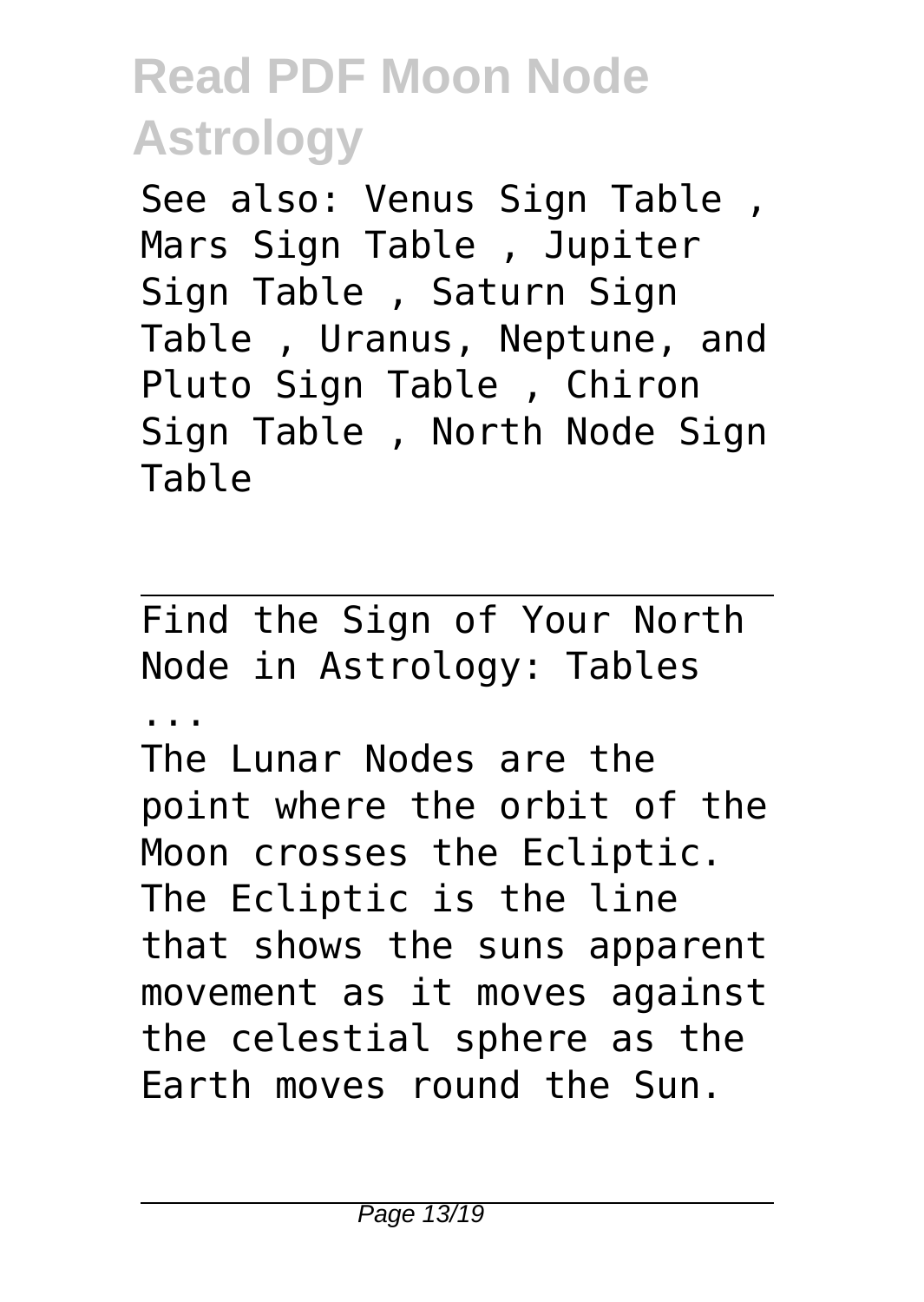Moon's Nodes In Astrology-Meaning of The North and South ... This is all learned by the position of the north node of the moon in a natal astrology chart. While the chart is cast and all the planetary positions are placed on the horoscope, the north node of the moon is always there in the ephemeris (a book with tables of planetary positions and signs for a fifty year period).

Astrology, Reincarnation, and the Moon's Nodes Exemplore ... Moon Node Astrology combines Page 14/19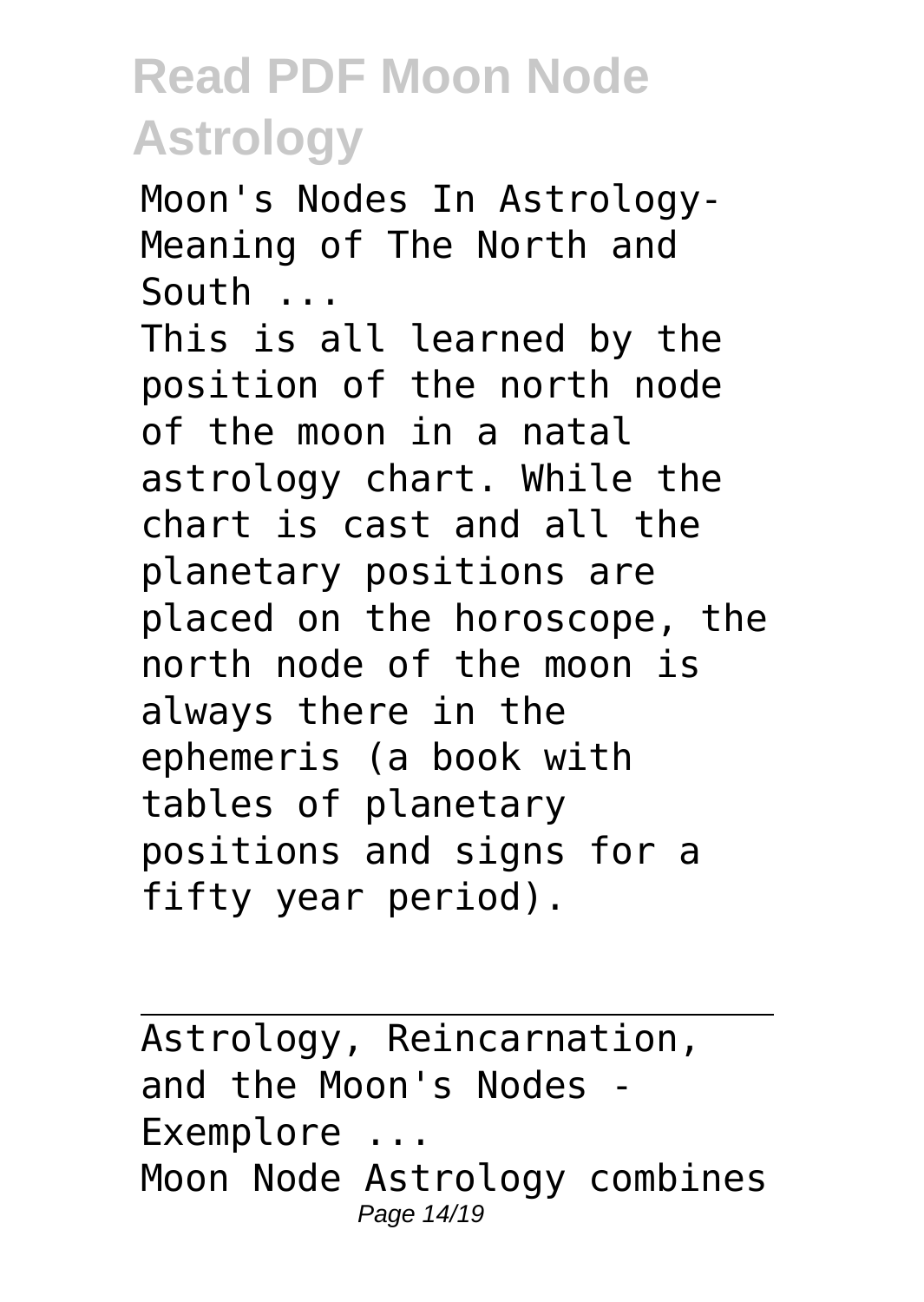depth psychology, astrology and reincarnation to bring a new focus on the shadow personality and the evolutionary process of the individual. Explains the scientific background and the psychological approach used with the nodes and the moon node chart.

Moon Node Astrology: Huber, Bruno, Huber, Louise ... The Moon's nodes in the birth chart tell the story of its relationship to the Earth and Sun. In astrology, these very important points are indicators of your soul's evolutionary path. The South Node is the Page 15/19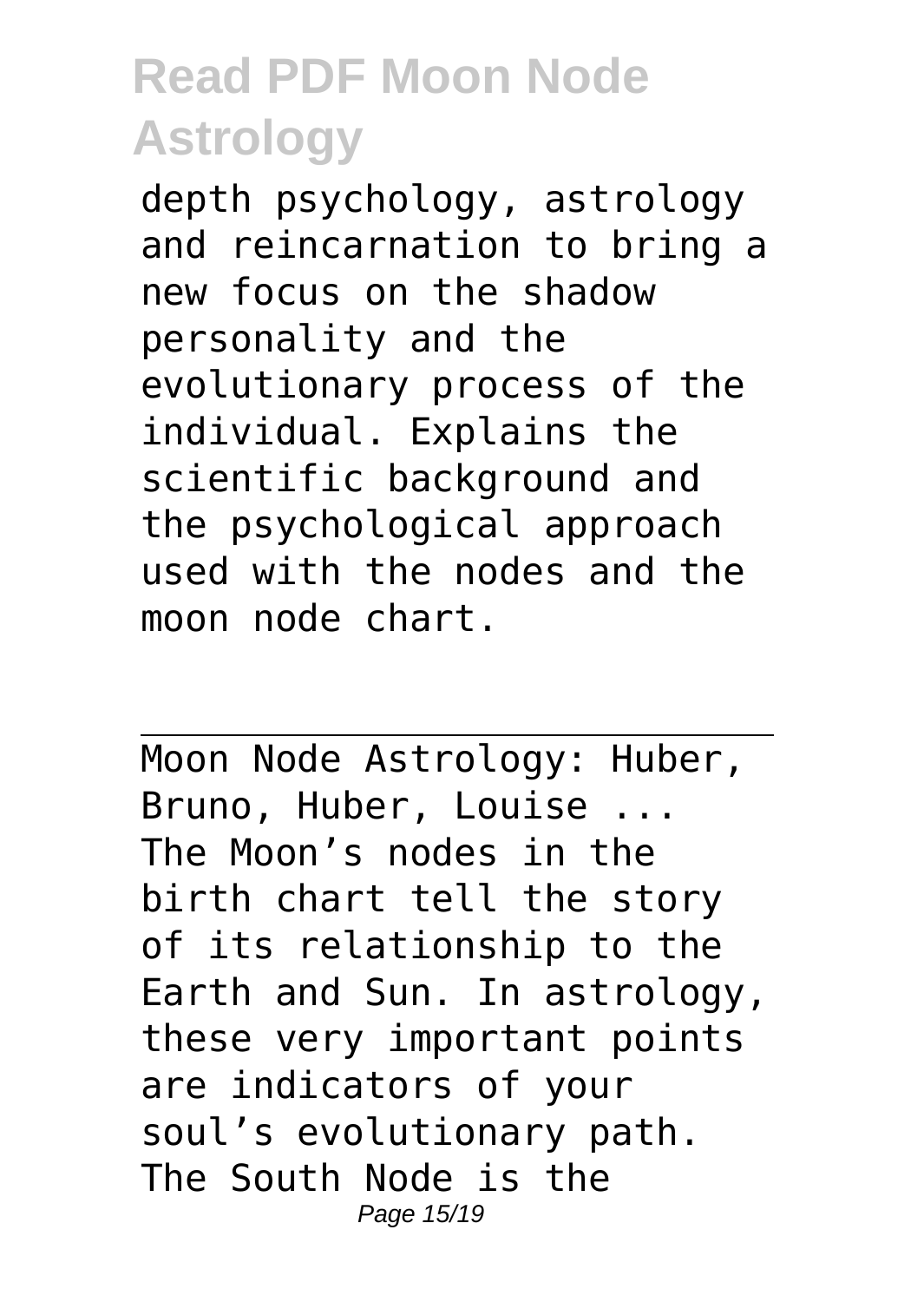direction you're coming from, and the North Node is where you're heading.

North and South Nodes - Moon Nodes - LiveAbout Lunar Nodes offer an interesting perspective on a chart's inner workings and a person's destiny. Formed by the continually moving point where the Sun and Moon meet on the ecliptic, they are sensitive areas in a chart.

Lunar Nodes – Anne Ortelee Astrology In Indian astrology, the Moon is called Chandra or Soma and represents the Page 16/19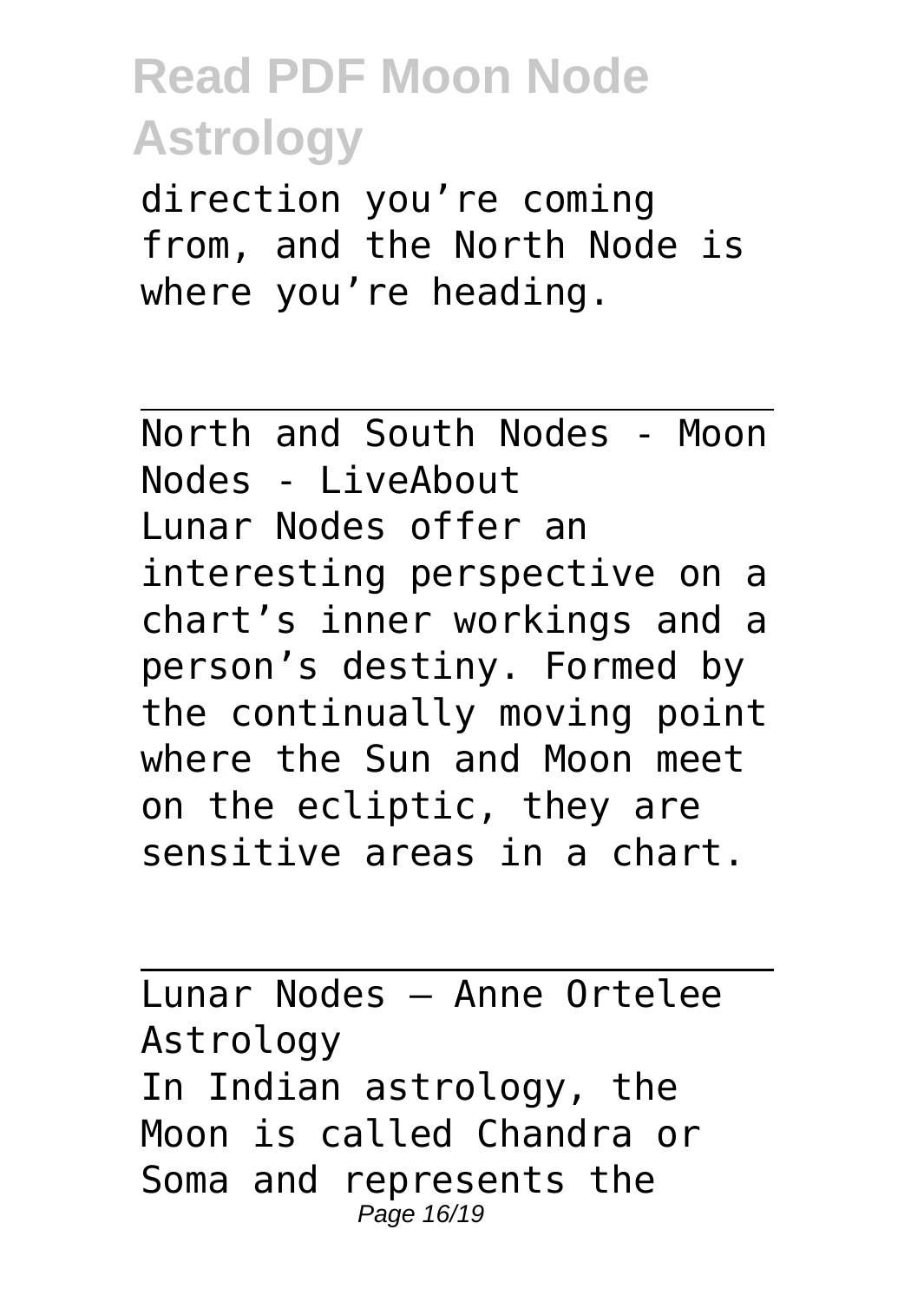mind, queenship and mother. The north lunar node (called Rahu) and the south lunar node (called Ketu) are considered to be of particular importance and are given an equal place alongside the seven classical planets as part of the nine navagraha.

Planets in astrology - Wikipedia The Moon's Nodes The path the Earth makes around the Sun is considered to be a level or plane surface; and the apparent path of the Sun through the zodiac (caused by the Earth's orbit) is called the ecliptic. Page 17/19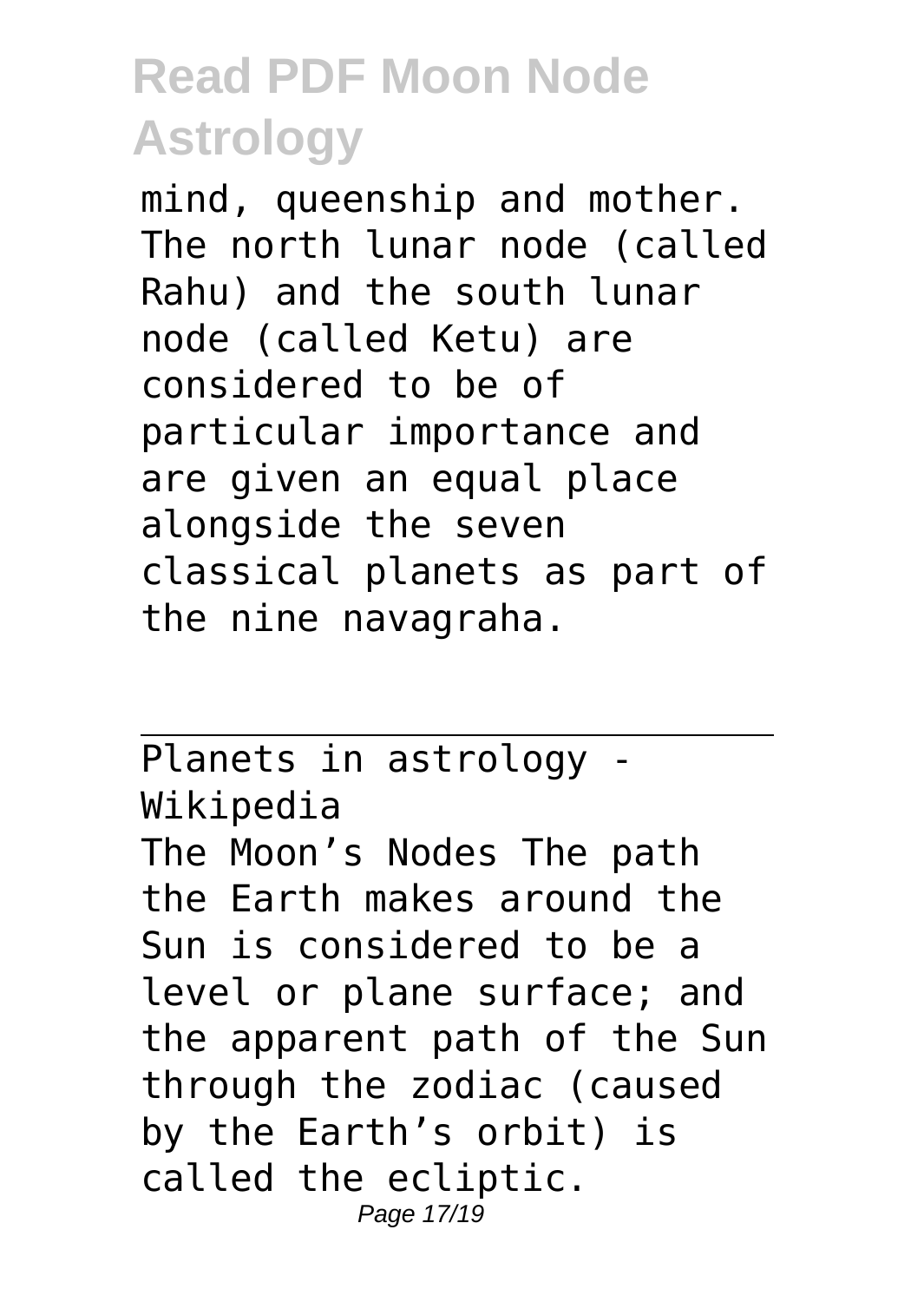Moon's Nodes, Arabian Parts and Fixed Stars - Astrology ...

The Moon's nodes change signs approximately every 18 months. They are always directly opposite each other. Besides in natal astrology, the Moon's nodes are also important in synastry and in predictive astrology. Aquarius in the Zodiac. Aquarius is the eleventh sign in the Zodiac. In the natural chart, it is connected with the eleventh house.